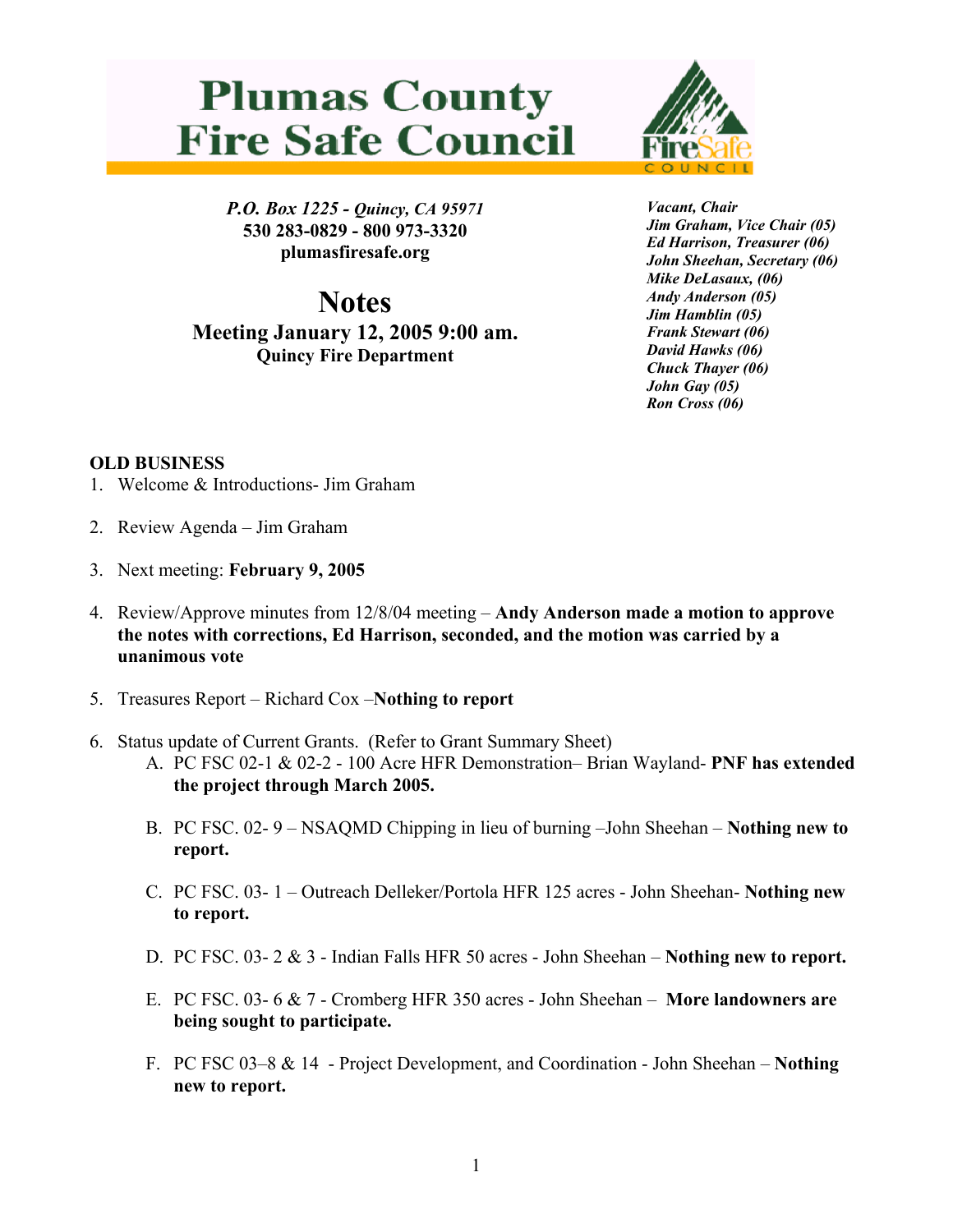- G. PC FSC 03–9 & 04-9 Graeagle Fuelbreak THP 200 acres John Sheehan **Nothing new to report.**
- H. PC FSC 03-10 & 11 Quincy CSD HFR 17 acres John Sheehan – **Contract extended through March by PNF.**
- I. PCFSC 03 –12 & 13 Elderly/Disabled Defensible Space John Sheehan **Nothing new to report.**
- J. PCFSC 03-16 50 acres Hazardous Fuel Reduction –Delleker North **-** John Sheehan **60 Acres are now harvested. Revenues will allow for treating additional acres. John will work with Brian Wayland, RPF, for recommendations. An assessment of surface fuel conditions will be conducted when the snow melts. The Emergency exemption for HFR was used to expedite this project.**

**A strategy for future maintenance is being discussed with the developer.** 

**The Emergency exemption for HFR was used to expedite this project. Frank Stewart made a motion that PC FSC send a letter to the Board of Forestry in support of making the emergency exemption a permanent rule. Andy Anderson seconded, and the motion was carried by a unanimous vote after discussion.** 

- K. PCFSC 03-17 FSC Coordination CY04 John Sheehan- **Coordination activities continue with conducting council business, coordinating active grants and developing new grant requests.**
- L. PCFSC 04-1, 2, & 8 C Road HFR John Sheehan **Nothing new to report.**
- **M.** PCFSC 04-3 & 10 Gold Mountain HFR Planning John Sheehan **Council is still awaiting a Contract from PNF.**
- N. PCFSC 04-4 & 12 Canyon Dam HFR Planning John Gay **Nothing new to report.**
- O. PCFSC 04-6 County Stewardship Proposal John Sheehan **Nothing new to report.**
- P. PCFSC 04-7 & 11 Red Clover (Genesee) HFR Planning John Sheehan **Nothing new to report.**
- 7. Grants Pending John Sheehan The following projects will be developed into Grant requests: A. PC FSC Council Coordination – Title III – **Title III request being developed to submit to BoS. Due Date is 1/21/05**
	- B. Whitehawk HFR Planning- Title III - **Title III request being developed to submit to BoS. Due Date is 1/21/05**
	- C. Greenhorn HFR HFR Planning **Title III request being developed to submit to BoS. Due Date is 1/21/05**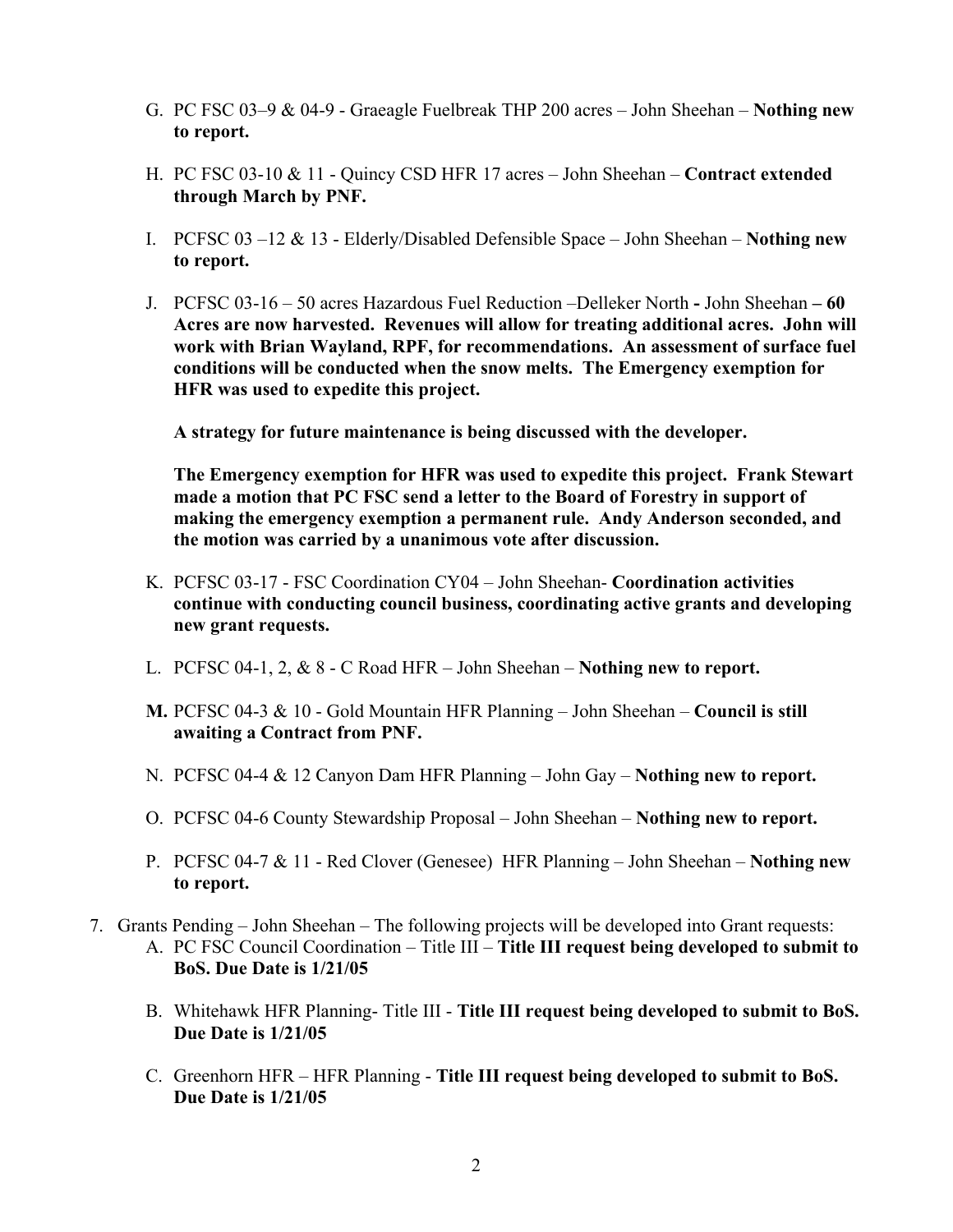- D. Grizzly Creek HFR Planning Title III **Title III request being developed to submit to BoS. Due Date is 1/21/05**
- E. Mohawk Vista HFR Project Development – **Title III Title III request being developed to submit to BoS. Due Date is 1/21/05**
- F. Whitehawk HFR treatment- CA FSC **A Concept paper is being developed to submit to CA FSC Clearinghouse. Due Date is 2/4/05**
- G. Grizzly Creek HFR treatment CA FSC **A Concept paper is being developed to submit to CA FSC Clearinghouse. Due Date is 2/4/05**
- H. Whitehawk HFR treatment- Title II **A Title II Concept paper is being developed to submit to RAC. No request or deadline date has been announced.**
- I. Greenhorn HFR HFR treatment- Title II **A Title II Concept paper is being developed to submit to RAC. No request or deadline date has been announced.**
- J. Grizzly Creek HFR treatment- Title II **A Title II Concept paper is being developed to submit to RAC. No request or deadline date has been announced.**
- **K.** Grizzly ranch HFR –**Grizzly Ranch Camp for Disable Children has requested assistance from PCFSC in finding ways to treat hazardous fuels in and around the Camp for disabled children. 175 acres are in Camp ownership and 1,000 acres of the land surrounding the Camp is under another ownership. Richard Cox made a motion that the Council retain a RPF, using Title III project development funds, to perform an assessment and create a proposal for either a self sufficient project or a grant proposal. John Sheehan seconded, and the motion was carried by a unanimous vote after discussion.**
- 8. HFQLG –HFR project overview/relation to communities Opportunities Project mapping integration involving US FS, CDF and Fire Safe Council - PNF's fuel reduction out year program of work - John Gay – **Nothing new to Report**
- 9. Update on the Plumas County Community Wildland Fire Plan.– Jerry Hurley **The Core Planning Team will meet following the regular Council meting to make any final changes in the Plan. Jerry will work with Mike on the final maps and plan formatting. When it is completed distribution & presentations will be made to the Board of Supervisors and Communities.**
- 10. Fire Pre-Planning Chuck Thayer -**Nothing new to Report**
- 11. Meadow Valley Lawsuit Mike De Lasaux **Nothing new to Report**

## **NEW BUSINESS**

1. Establish a committee to make recommendations for fuel reduction treatment areas of public lands around communities, beyond HFQLG. Frank Stewart – **Frank will head up a committee comprised of himself, Angie Dillingham, David Hawks, Mike Santuccio, and John Sheehan. They will work with representatives of the Plumas NF on treating National Forest lands inside Communities at risk but not included in HFQLG.**